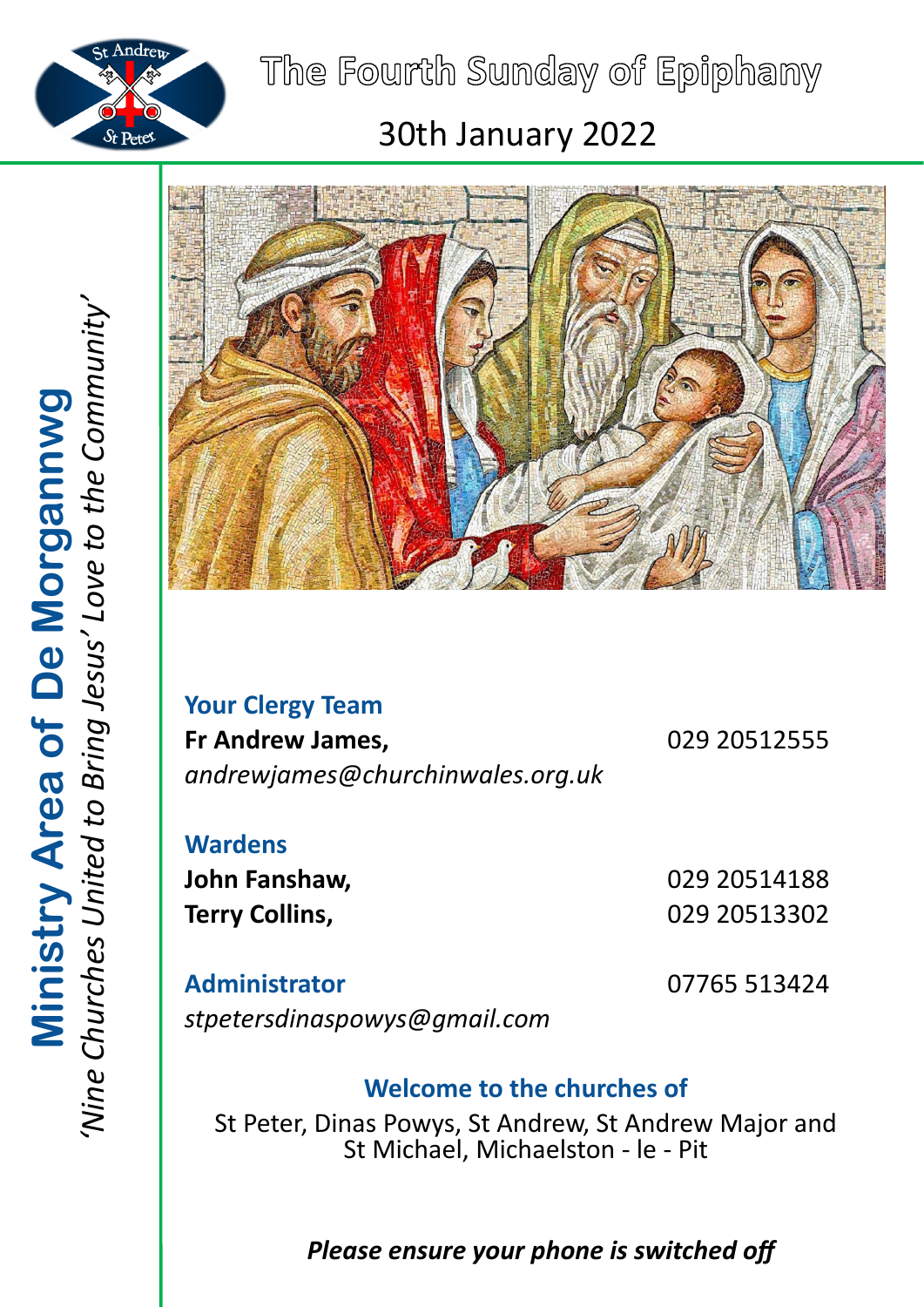### **Collect**

Creator God, who in the beginning commanded the light to shine out of darkness: we pray that the light of the glorious gospel of Christ may dispel the darkness of ignorance and unbelief, shine into the hearts of all your people, and reveal the knowledge of your glory in the face of Jesus Christ your Son our Lord, who is alive and reigns with you and the Holy Spirit, one God, now and for ever.

#### **Amen**



### **A reading from Ezekiel 43. 27-44.4**

When these days are over, then from the eighth day onwards the priests shall offer upon the altar your burnt-offerings and your offerings of well-being; and I will accept you, says the Lord God.

Then he brought me back to the outer gate of the sanctuary, which faces east; and it was shut. The Lord said to me: This gate shall remain shut; it shall not be opened, and no one shall enter by it; for the Lord, the God of Israel, has entered by it; therefore it shall remain shut. Only the prince, because he is a prince, may sit in it to eat food before the Lord; he shall enter by way of the vestibule of the gate, and shall go out by the same way.

Then he brought me by way of the north gate to the front of the temple; and I looked, and lo! the glory of the Lord filled the temple of the Lord; and I fell upon my face.

*This is the word of the Lord R* **Thanks be to God**



### **A reading from 1 Corinthians 13. 1-13**

If I speak in the tongues of mortals and of angels, but do not have love, I am a noisy gong or a clanging cymbal. And if I have prophetic powers, and understand all mysteries and all knowledge, and if I have all faith, so as to remove mountains, but do not have love, I am nothing. If I give away all my possessions, and if I hand over my body so that I may boast, but do not have love, I gain nothing.

Love is patient; love is kind; love is not envious or boastful or arrogant or rude. It does not insist on its own way; it is not irritable or resentful; it does not rejoice in wrongdoing, but rejoices in the truth. It bears all things, believes all things, hopes all things, endures all things.

Love never ends. But as for prophecies, they will come to an end; as for tongues,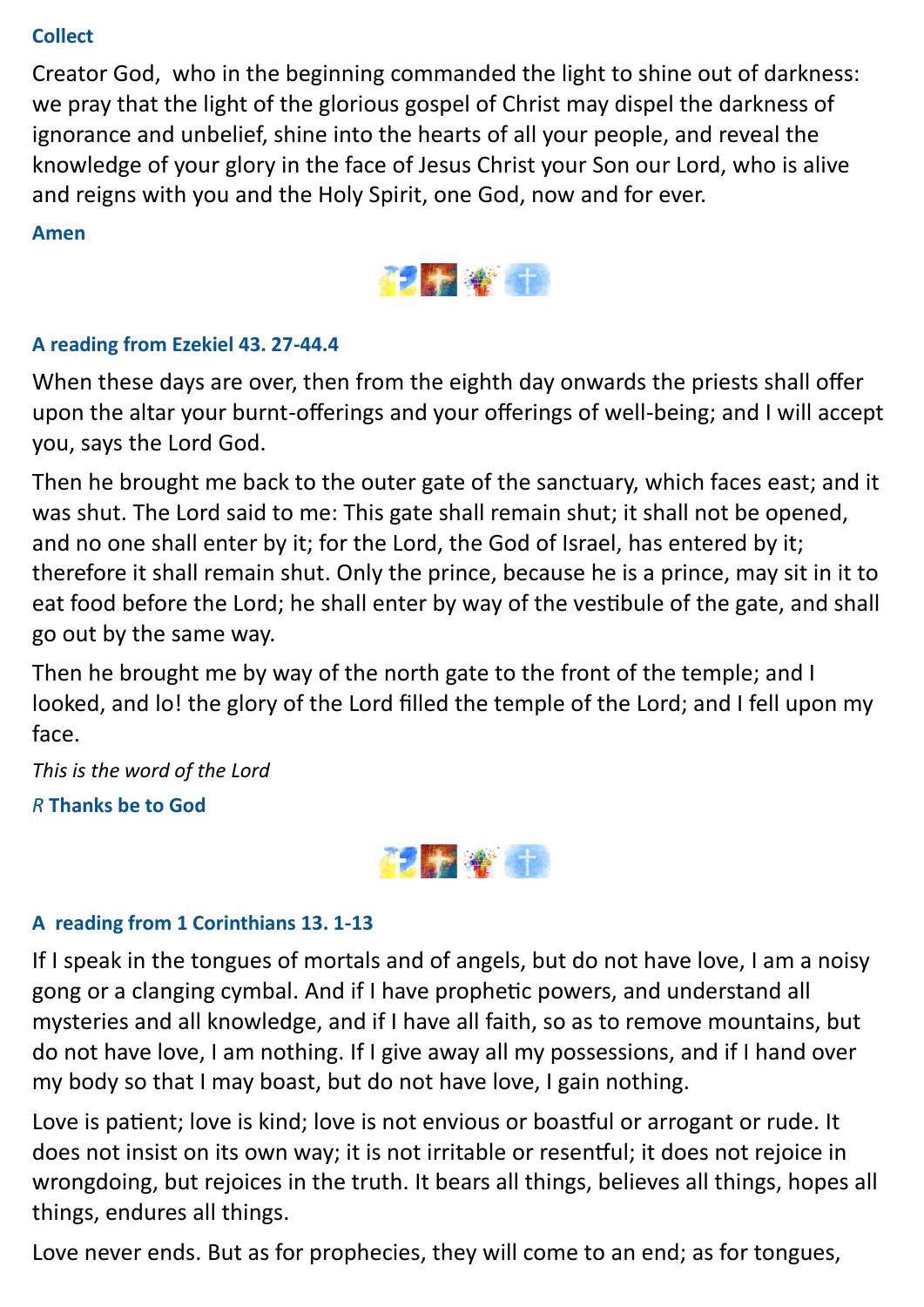they will cease; as for knowledge, it will come to an end. For we know only in part, and we prophesy only in part; but when the complete comes, the partial will come to an end. When I was a child, I spoke like a child, I thought like a child, I reasoned like a child; when I became an adult, I put an end to childish ways. For now we see in a mirror, dimly, but then we will see face to face. Now I know only in part; then I will know fully, even as I have been fully known. And now faith, hope, and love abide, these three; and the greatest of these is love.

*This is the word of the Lord R* **Thanks be to God**



### **The Gospel**

# **Listen to the Gospel of Christ according to Luke 2. 22-40** *R* **Glory to you, O Lord**

When the time came for their purification according to the law of Moses, they brought him up to Jerusalem to present him to the Lord (as it is written in the law of the Lord, 'Every firstborn male shall be designated as holy to the Lord'), and they offered a sacrifice according to what is stated in the law of the Lord, 'a pair of turtledoves or two young pigeons.'

Now there was a man in Jerusalem whose name was Simeon; this man was righteous and devout, looking forward to the consolation of Israel, and the Holy Spirit rested on him. It had been revealed to him by the Holy Spirit that he would not see death before he had seen the Lord's Messiah. Guided by the Spirit, Simeon came into the temple; and when the parents brought in the child Jesus, to do for him what was customary under the law, Simeon took him in his arms and praised God, saying, 'Master, now you are dismissing your servant in peace, according to your word; for my eyes have seen your salvation, which you have prepared in the presence of all peoples, a light for revelation to the Gentiles and for glory to your people Israel.' And the child's father and mother were amazed at what was being said about him. Then Simeon blessed them and said to his mother Mary, 'This child is destined for the falling and the rising of many in Israel, and to be a sign that will be opposed so that the inner thoughts of many will be revealed—and a sword will pierce your own soul too.'

There was also a prophet, Anna the daughter of Phanuel, of the tribe of Asher. She was of a great age, having lived with her husband for seven years after her marriage, then as a widow to the age of eighty-four. She never left the temple but worshipped there with fasting and prayer night and day. At that moment she came, and began to praise God and to speak about the child to all who were looking for the redemption of Jerusalem.